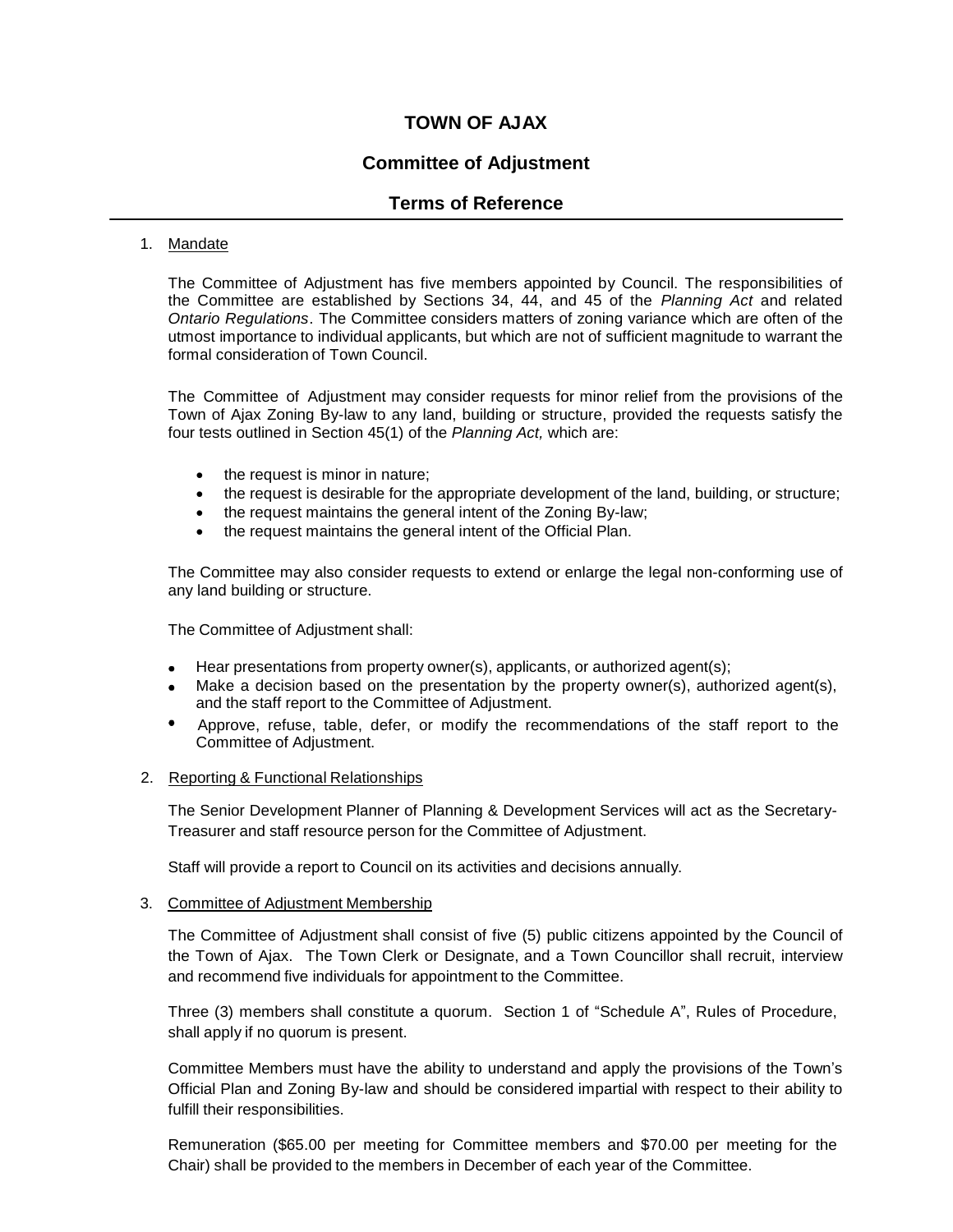The Term of the Committee of Adjustment is four years, corresponding with the Term of Council.

A Chair will be elected by the Committee members and will serve for a one year term. A Vice-Chair will be chosen for the entire four year term to act on behalf of the Chair when he/she is not available. The Chair/Vice-Chair will ensure that decorum is maintained at each meeting and that "Schedule A", Rules of Procedure is observed at all times.

The appointment of a Committee member shall be rescinded if the member is absent from 3 consecutive meetings or absent for over 50% of the meetings in one year, unless excused by the Committee due to extenuating circumstances. Where a vacancy occurs for any reason, Council shall by resolution appoint a person qualified to be on the Committee for the remainder of the term.

#### 4. Meeting Structure

The Committee will be called to order for a mandatory training session at the beginning of the term. Monthly meetings will be scheduled, however, it is understood that additional meetings may be called, if needed. Further, if no applications are received by the deadline for the scheduled meeting, the Committee of Adjustment meeting will be cancelled. The date and time of the meetings will be coordinated by the Secretary-Treasurer of the Committee of Adjustment and communicated directly to the committee members.

A Secretary-Treasurer of the Committee of Adjustment will be provided for by the Town of Ajax. An agenda shall be prepared for each Committee of Adjustment meeting and the Minutes of each meeting shall outline the general deliberations and specific actions and decisions that result. The Committee of Adjustment shall provide its decision in writing to all parties.

Regardless of whether the Committee of Adjustment decides in favour or not, of the application, the decision is not final for 20 days after the decision. During this time period anyone who does not agree with the decision of the Committee of Adjustment may appeal the decision to the Ontario Municipal Board. The appeal must be made within twenty days of the decision. The appeal must be submitted to the Secretary-Treasurer of the Committee of Adjustment in Planning & Development Services outlining the reasons for the appeal, together with a cheque in the amount of \$125.00 payable to the Minister of Finance of Ontario.

#### Failure to Attend by Applicant/Authorized Agent

Where an applicant or authorized agent has filed an application to the Committee of Adjustment and does not attend the meeting at the time and place appointed, the Committee of Adjustment shall determine whether or not the application can be heard or if the application is to be deferred/tabled until the next scheduled meeting with the Committee of Adjustment. If the application is deferred/tabled by the Committee of Adjustment, the applicant or authorized agent will be required to pay the requisite fee in accordance with the Town of Ajax *Planning Act Fees and Charges By-law* as may be amended from time to time, to move the application to the next scheduled meeting of the Committee of Adjustment.

#### Public Access

All Committee of Adjustment meeting shall be fully accessible to the general public and the agenda shall be posted to the Town's website the day the committee members receive their agendas and the minutes shall be posted on the Town's website within five (5) business days (where possible) after the Committee of Adjustment meeting. The Committee of Adjustment shall render its decision on the matter in the presence of the public, the applicant, authorized agent, staff, and other interested parties.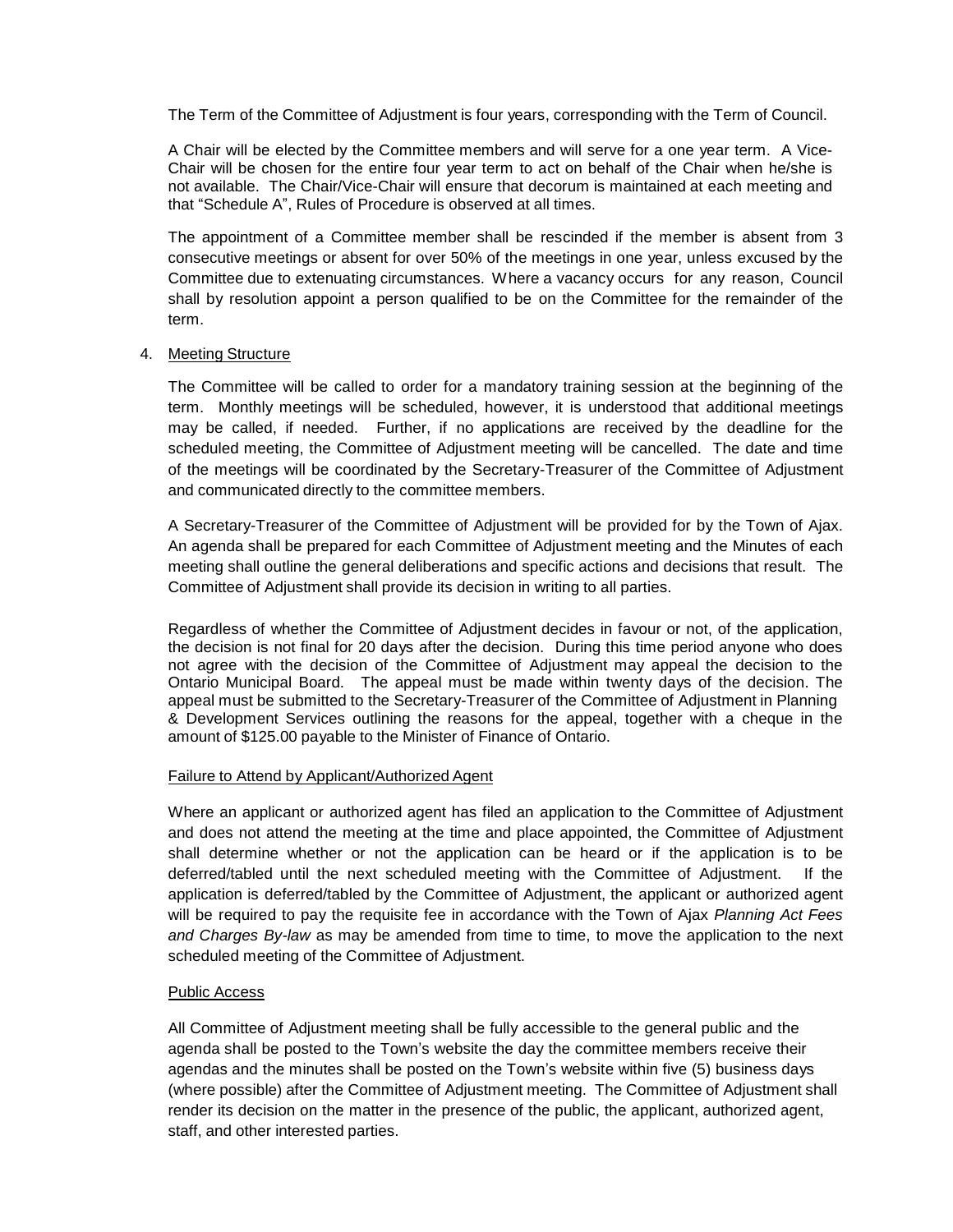## **Confidentiality**

Members of the Committee of Adjustment shall not permit any person, other than those who are legally entitled, to inspect or have access to information. If unsure, the Committee shall discuss this matter with the Town Clerk or Designate.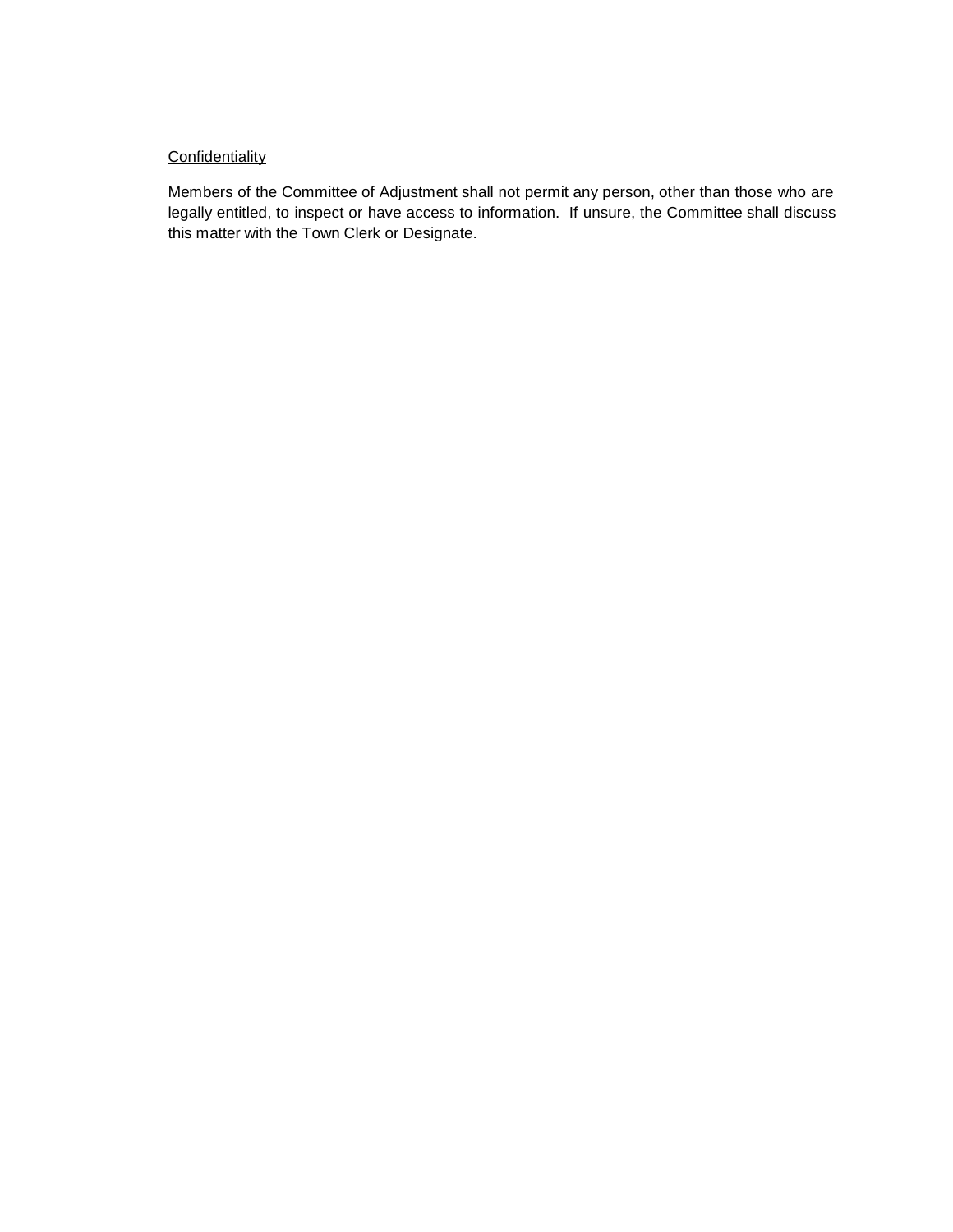## SCHEDULE "A"

## RULES OF PROCEDURES

#### **1. Quorum**

- 1.1 A quorum of Committee shall be 3 Members.
- 1.2 If a quorum is not present within 15 minutes after the time appointed for a meeting, the Secretary-Treasurer shall record the names of the Members present and the meeting shall stand adjourned until the date of the next scheduled regular meeting.
- 1.3 Members of Committee are encouraged to notify the Secretary-Treasurer when the Member is aware that he/she will be absent from any meeting of the Committee of Adjustment.

#### **2. Meetings Open to the Public**

2.1 All proceedings of the Committee of Adjustment shall be open to the public.

#### **3. Conduct of Applicants, Authorized Agents, Members of the Public, or Other Interested Parties**

- 3.1 Applicants, Authorized Agents, or Members of the Public, or Other Interested Parties shall not:
	- a) Speak disrespectfully of any person;
	- b) Use offensive words;
	- c) Speak on any subject other than the subject for which they have received approval to address Committee;
	- d) Disobey the decision of the Chair or Committee;
	- e) Enter into cross debate with other persons present, Town staff, Members, or the Chair.
- 3.2 Persons desiring to make an application to the Committee of Adjustment shall submit a complete application to the Secretary-Treasurer of the Committee of Adjustment, by the prescribed deadline for the next scheduled Committee of Adjustment meeting.
- 3.3 Notwithstanding section 3.2, a person wishing to present information is not required to give written notice nor be listed on the agenda with respect to a matter before the Committee of Adjustment for which the public has been invited.
- 3.4 Individuals shall be permitted to speak on a matter only once and be limited to speak for no more than 10 minutes. A five minute extension to speak may be decided, without debate, by a majority of Committee Members present. Where there are numerous individuals taking the same position on a matter, they are encouraged not to repeat information presented by an earlier delegation.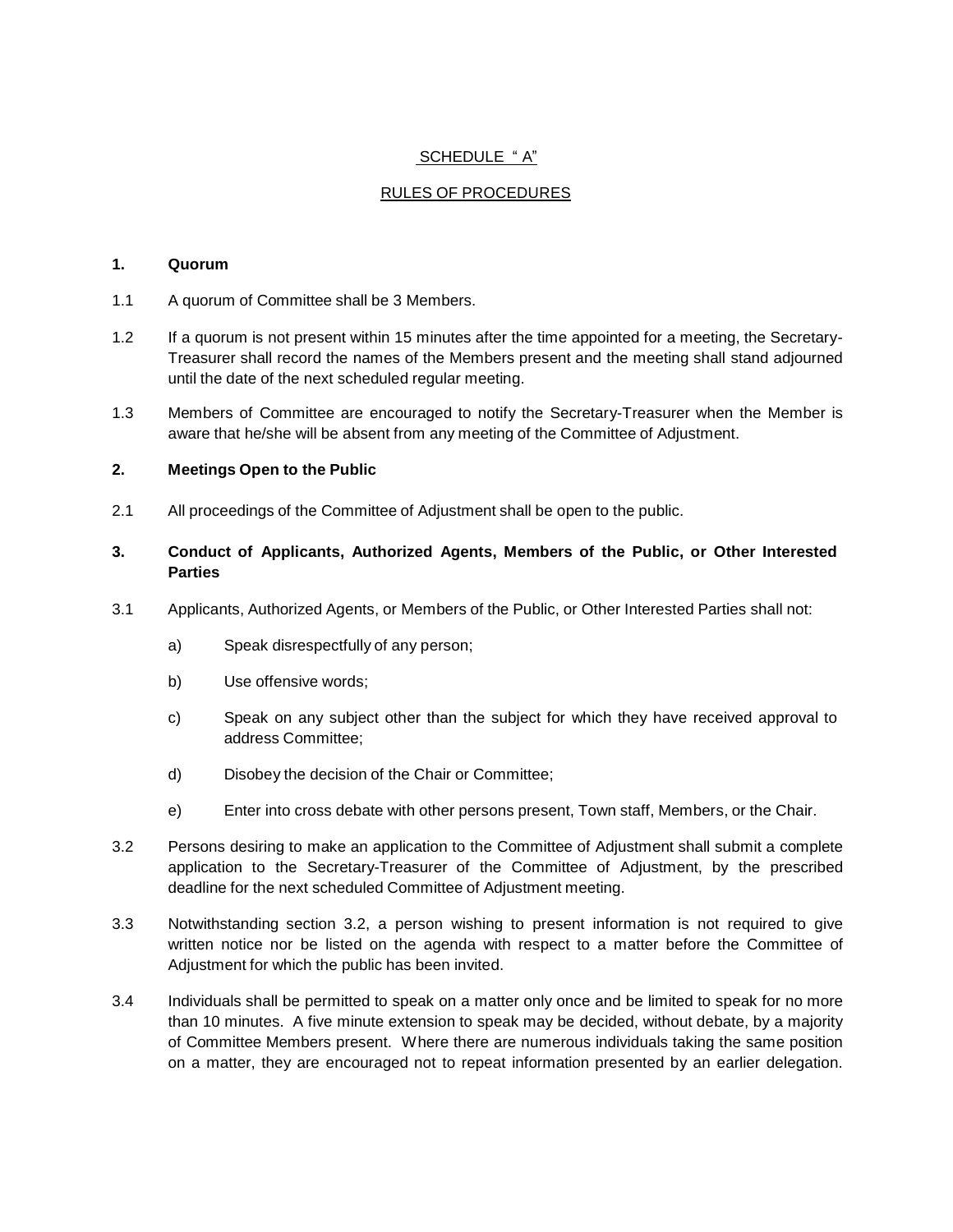- 3.5 The Chair can limit the number individuals speaking if he/she believes that the information being provided has already been presented to the Committee of Adjustment.
- 3.6 Members of the Committee of Adjustment shall be permitted to ask questions of applicants or authorized agents, but shall not make statements to nor enter into debate with such persons.

## **4. Order of Business**

#### Agenda

- 4.1 The Secretary-Treasurer shall prepare and cause to be circulated for the use of the Members at the regular scheduled meetings of the Committee of Adjustment, an agenda listing the Order of Business, as follows:
	- a) Call to Order
	- b) Adoption of Minutes from the previous Committee of Adjustment Meeting
	- c) Outline of the General Mandate of the Committee of Adjustment
	- d) Public Meeting/Hearing of Submitted Applications
	- e) Other Business/New Business
	- f) Adjournment
- 4.2 All business shall be taken up in the order in which it appears on the agenda unless otherwise decided by general consent of the Members present.
- 4.3 The agenda will be delivered to each Members residence no later than the Friday prior to the regular scheduled Committee of Adjustment meeting.

#### Call to Order

- 4.4 As soon after the hour fixed for the holding of the meeting of the Committee of Adjustment as a quorum is present, the Chair shall call the Members to order.
- 4.5 If the Chair does not attend a meeting of the Committee of Adjustment within five minutes after the time appointed, the Secretary-Treasurer shall call the Members to order and the Vice Chair shall preside until the arrival of the Chair.
- 4.6 If the Vice Chair is not present at the time when the Secretary-Treasurer calls the Members to order, the Members present shall appoint a Presiding Member who shall preside over the meeting.
- 4.7 The Chair shall advise all persons present that any and all electronic devices shall be turned off for the duration of the meeting.

#### Minutes

- 4.8 The Secretary-Treasurer shall cause minutes to be taken of each meeting of the Committee of Adjustment, which shall include:
	- a) the place, date, and time of the meeting;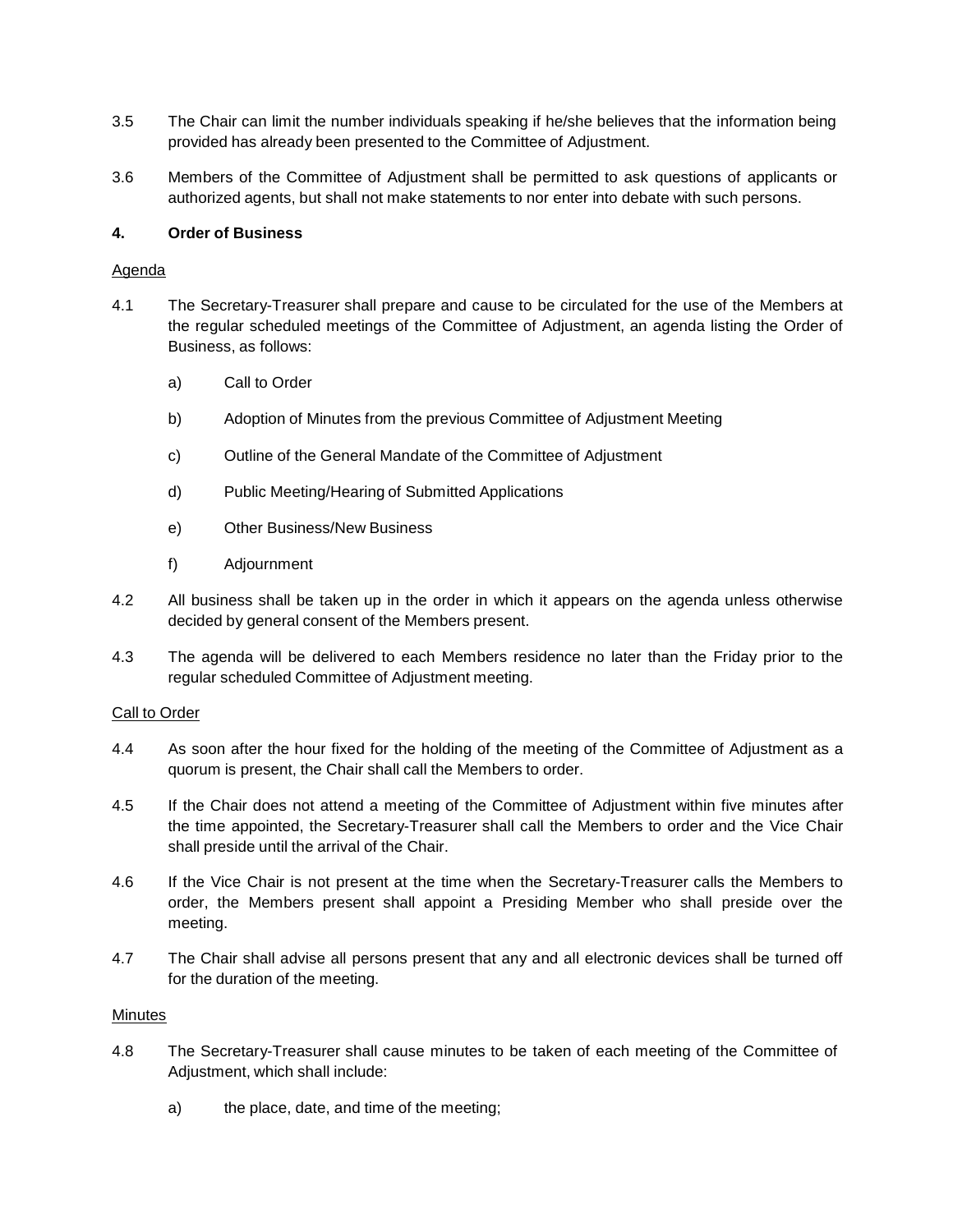- b) the attendance of the Members; should a member enter after the commencement of a meeting or leave prior to adjournment, the time shall be noted;
- c) all other proceedings of the Committee of Adjustment without note or comment.
- 4.9 Minutes of the last regular meeting of the Committee of Adjustment shall be included in the agenda and may be adopted by the Committee of Adjustment without having been read at the meeting at which the question of their adoption is considered.

## General Mandate

4.10 The Chair shall outline the general mandate of the Committee of Adjustment prior to proceeding with the first application on the agenda.

#### Public Meeting/Submitted Applications

4.11 The Chair will co-ordinate the meeting as it is outlined on the meeting Agenda. The format is outlined in Section 8 of this document. The Chair has the ability to deviate from the format as he/she deems necessary but shall always strive to have it maintained as written.

#### Other / New Business

4.12 Items of business requiring the direction of the Committee of Adjustment will appear under this section of the agenda. These matters shall generally pertain to information items only.

#### **5. Rules of Debate and Conduct**

#### Conduct of Members of Committee

- 5.1 No Member shall:
	- a) speak disrespectfully of the Reigning Sovereign, of any Member of the Royal Family, of the Governor-General of Canada, of the Lieutenant-Governor of any Province, of any Member of Senate or of any elected assembly;
	- b) use offensive words or against the Council or against any Member, or any officer or employee of the Town of Ajax;
	- c) speak on any subject other than the subject in debate;
	- d) disobey the Rules of Procedure or a decision of the Committee of Adjustment Chair on questions of order or procedure or upon the interpretation of the Rules of Procedure; and in case a Member persists in any such disobedience after having been called to order, the Chair shall forthwith order him or her to vacate the Chamber in which the meeting is being held, but if the Member apologizes he or she may, by majority vote of the Members of Committee, be permitted to retake his or her seat;
	- e) speak in a manner that is discriminatory in nature based on an individual's race, ancestry, place of origin, ethnic origin, citizenship, creed, gender, sexual orientation, age, colour, marital status, family status, or disability.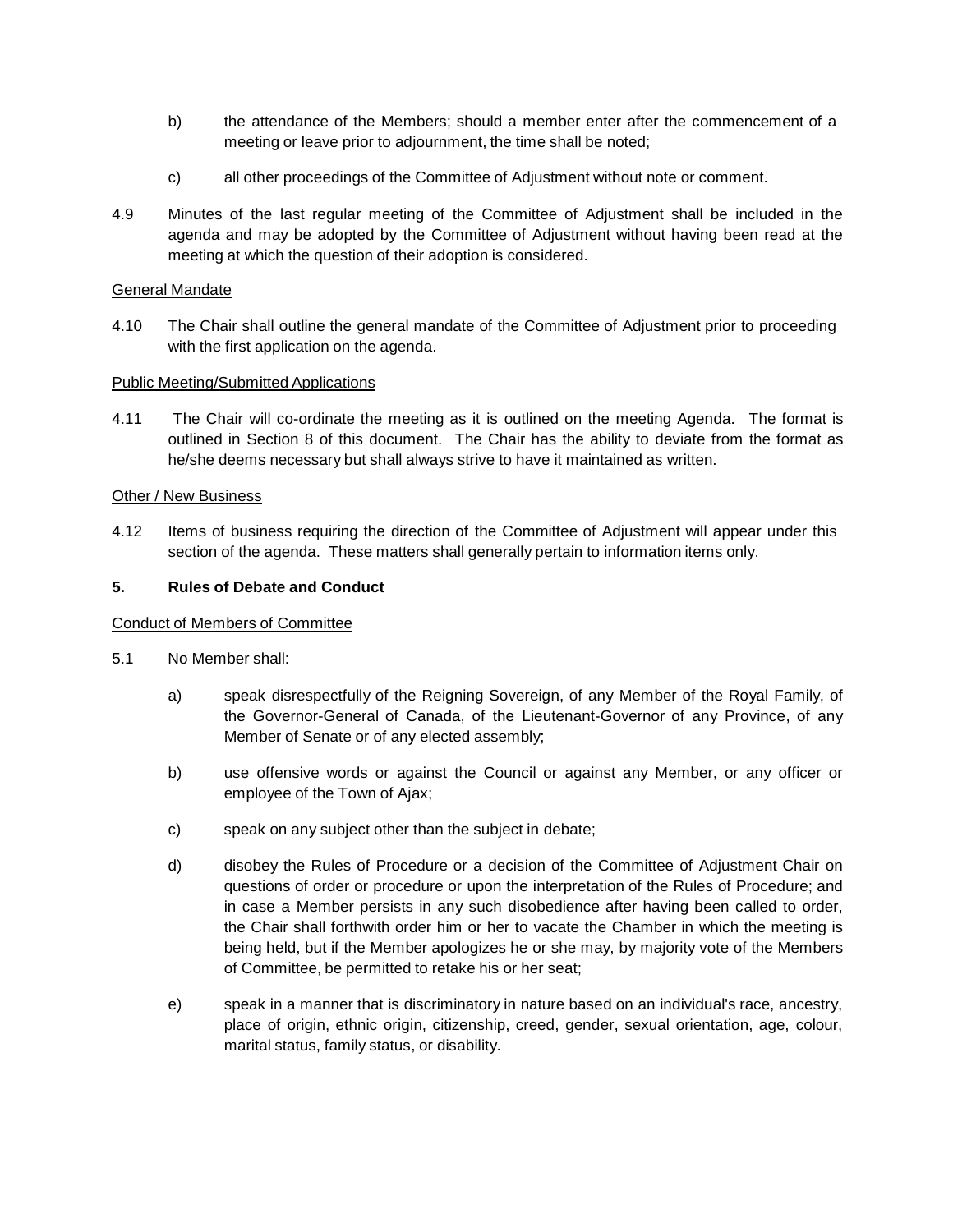#### Rules of Debate

- 5.2 The Chair shall preserve order and decorum and decide questions of order subject to an application to the Committee of Adjustment by any Member.
- 5.3 When two or more Members desire to speak, the Chair shall designate the Member who has the floor.
- 5.4 No Member shall be deemed to have precedence or seniority over any other Member.
- 5.5 Before speaking to a question or motion, a Member shall be acknowledged by the Chair and shall address the Chair.
- 5.6 When a Member is speaking, no other Member shall pass between that Member and the Chair or interrupt that Member except to raise a point of order.
- 5.7 A Member may require the question or motion under discussion to be read at any time during the debate but not so as to interrupt a Member who is speaking.
- 5.8 No Member, without leave of the Committee, shall speak to the same question, or reply, for longer than five minutes.
- 5.9 A Member may ask a question for the purpose of obtaining information relating to the matter under discussion and such question shall be stated concisely and asked only through the Chair.
- 5.10 When a Member has been recognized as the next speaker, before speaking the Member may ask a question of or through the Chair on the matter under discussion for the purpose of obtaining information, following which the Member may speak.

#### Points of Order

- 5.11 When a Member desires to call attention to a violation of the rules of procedure, the Member shall ask leave of the Chair to raise a point of order, and after leave is granted, shall state the point of order to the Chair succinctly and the Chair shall then decide upon the point of order and advise the Members of his/her decision.
- 5.12 Unless a Member immediately appeals the Chair's decision to the Committee, the decision of the Chair shall be final.
- 5.13 If a Member appeals to Committee on a point of order, Committee shall hear the reason for the appeal from the appellant and the reason for the decision from the Chair, and shall decide the question without debate. The decision of Committee under this section shall be final.

#### **6. Motions**

- 6.1 A motion presented to the Committee of Adjustment need not be in writing, but will require a seconder.
- 6.2 When a motion is presented and has been seconded, it shall be stated by the Chair/Member before debate.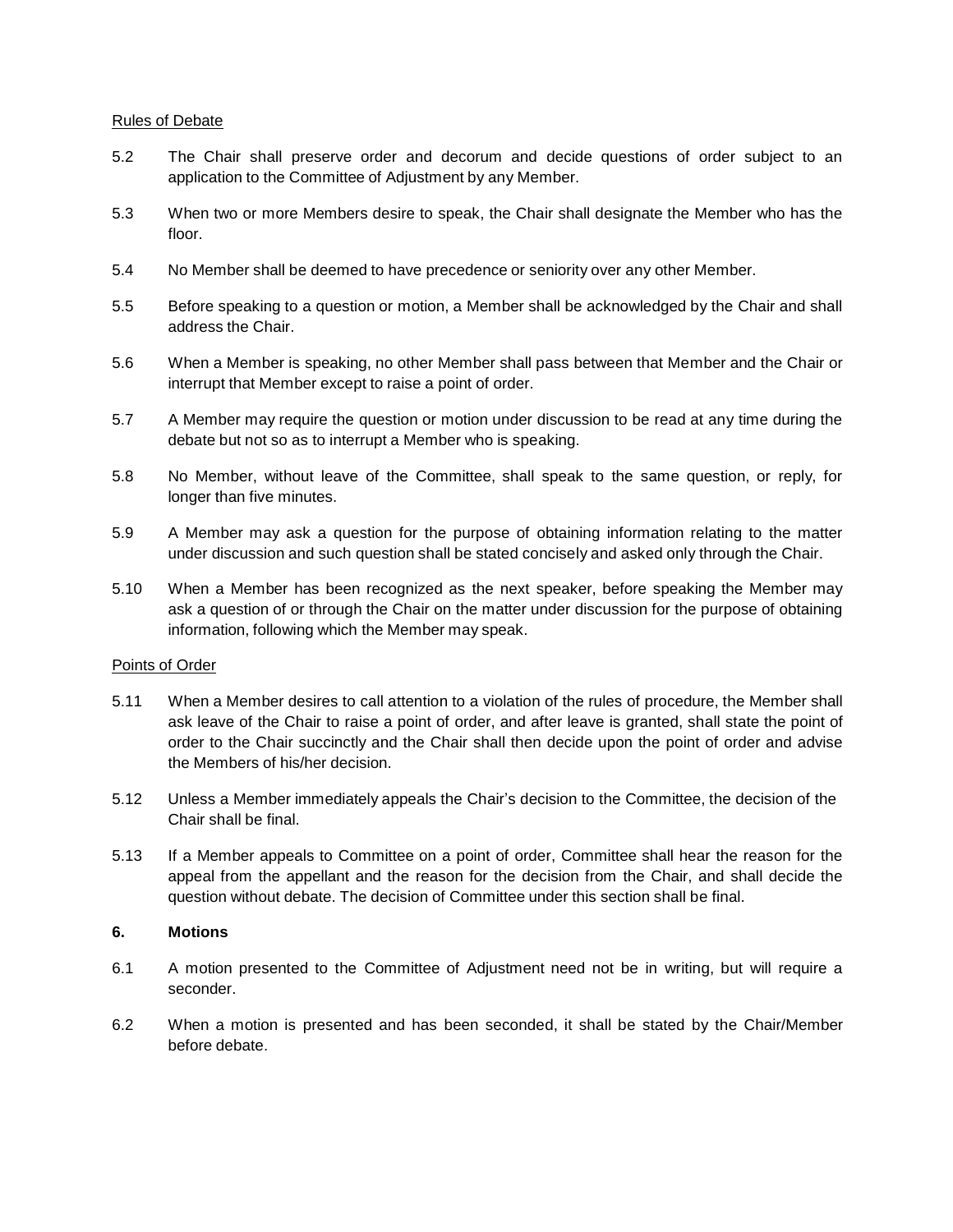- 6.3 After a motion is stated by the Chair/Member it shall be deemed to be in possession of the Committee of Adjustment, but may with permission of the mover, be withdrawn at any time before decision or amendment.
- 6.4 A motion in respect of a matter which is beyond the jurisdiction of the Committee of Adjustment shall not be in order.
- 6.5 A motion properly before the Committee of Adjustment for decision must receive disposition before any other motion can be received.

## **7 Voting**

- 7.1 Every Member present at a meeting when a question is put shall vote thereon unless disqualified to vote on the question. All votes shall be by show of hands except where a recorded vote is requested by any Member.
- 7.2 If a Member does not vote when a question is put, he or she shall be deemed to have voted in the negative, except where the Member is disqualified from voting.
- 7.3 A Member not in their seat when the question is called by the Chair is not entitled to vote on that question.
- 7.4 Immediately preceding the taking of the vote, the Chair shall state the question in the form introduced.
- 7.5 The Chair shall announce the result of every vote.
- 7.6 If a Member disagrees with the announcement of the Chair that a question is carried or defeated, he/she may immediately after the declaration by the Chair, state their objection to the declaration and request that a recorded vote be taken on the question.

#### Recorded Vote

7.7 When a recorded vote is requested by a Member, or is otherwise required, the Secretary-Treasurer shall record the name and vote of every Member, on the question commencing with the Member who made the request and then all other Members, alphabetically, until all Members have voted. The Chair shall vote last.

#### Tied Vote

7.8 Any question on which there is an equality of votes shall be deemed to have been decided in the negative.

#### **8. Hearing of Submitted Applications**

- 8.1 The Chair will welcome all individuals present and call the first application on the meeting Agenda.
- 8.2 The Chair will explain the Mandate of the Committee of Adjustment and the format of the meeting.
- 8.3 The Chair will outline the submitted application and reiterate the request before the Committee of Adjustment.